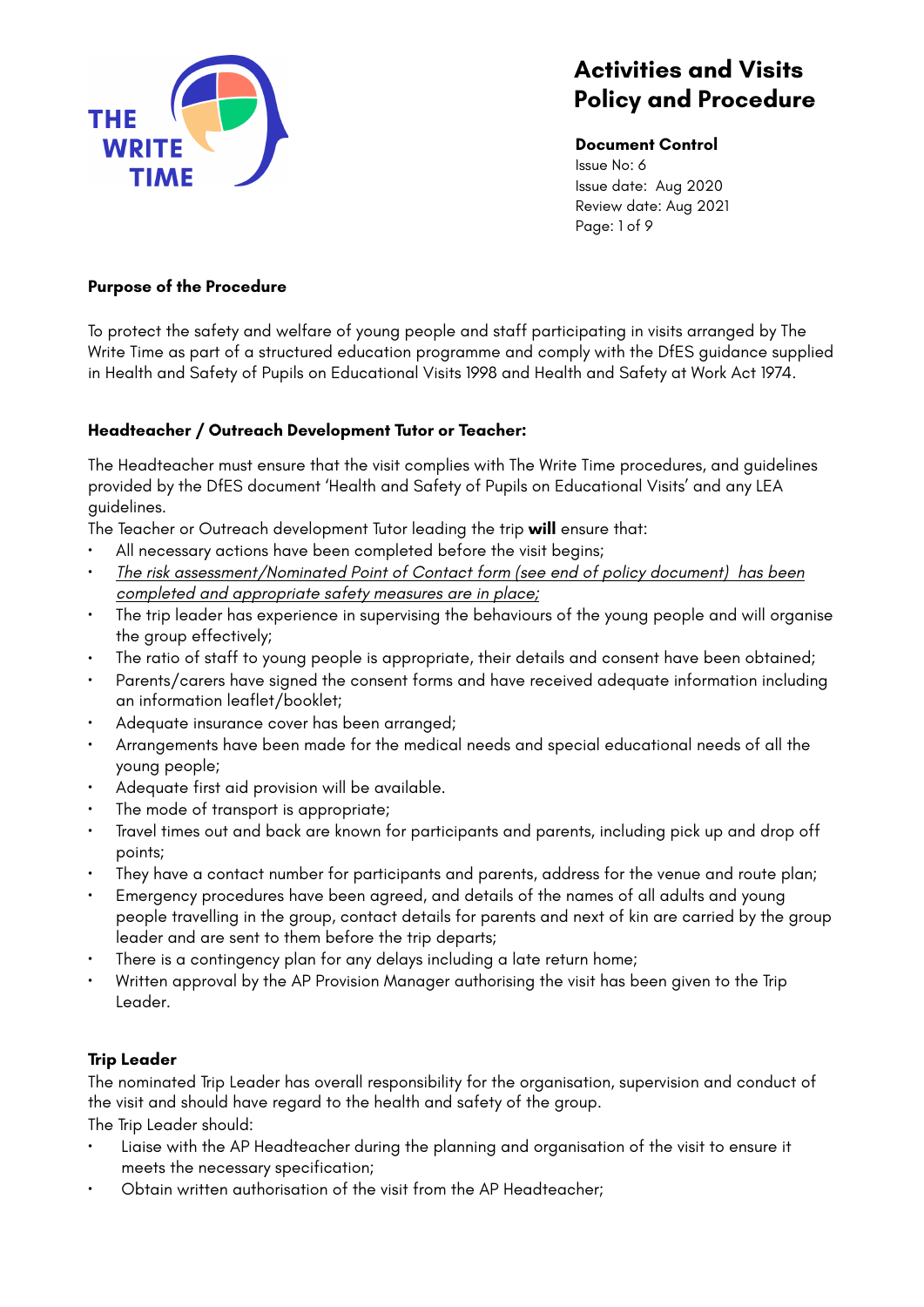

### **Document Control**

Issue No: 6 Issue date: Aug 2020 Review date: Aug 2021 Page: 2 of 9

- Strictly adhere to organisational guidelines and policies together with DfES guidance;
- Clearly define in writing each member of staff's role and ensure all tasks have been assigned;
- Ensure staff have sufficient information regarding the itinerary and background information of the young people;
- Put strategies in place to manage the behaviour of the young people;
- Be aware of child protection issues;
- Ensure that adequate first aid provision is available;
- Undertake and complete the planning of the visit including the briefing of staff, young people and parents/ carers in writing where they cannot attend the briefing;
- Undertake and complete a comprehensive risk assessment;
- Ensure they have adequate information to assess the suitability of the trip for the young people;
- Ensure there is an adequate staffing ratio to young people;
- Have a contingency plan to terminate the visit if there is a risk to the health and safety of the pupils;
- Ensure they have emergency contact and medical information for all participants including the staff; Student medical needs are listed on the 'Parent/ Carer, Learner Form' that is located in student confidential files.
- Ensure that accompanying staff receive or have received appropriate training.

## **Other Staff**

Other staff should do their best to ensure the health and safety of everybody in the group and act with the appropriate standard of care as laid down in the Children's Act, 2004. They should:

- Try to ensure the health and safety of everyone in the group;
- Follow the instructions of the Trip Leader and help to manage behaviour of the young people;
- Consider stopping the visit or activity by notifying the Trip Leader, if they think the risk to health and safety of the pupils in their charge is unacceptable.

## **Young People**

The Trip Leader must make it clear to young people that they must:

- Not take unnecessary risks;
- Follow the instructions of the staff including those at the venue of the visit;
- Adhere to the ground rules agreed with the staff prior to the visit;
- Dress and behave sensibly and responsibly;
- If abroad be sensitive to local codes and customs;
- Look out for anything that may harm themselves or anybody else in the group and tell the staff about it;
- Read, understand and sign a Code of Conduct.

#### **PLANNING VISITS**

All visits whether they are residential or for a few hours require detailed, formal planning in order to minimise any potential risks to the health and safety of the participants.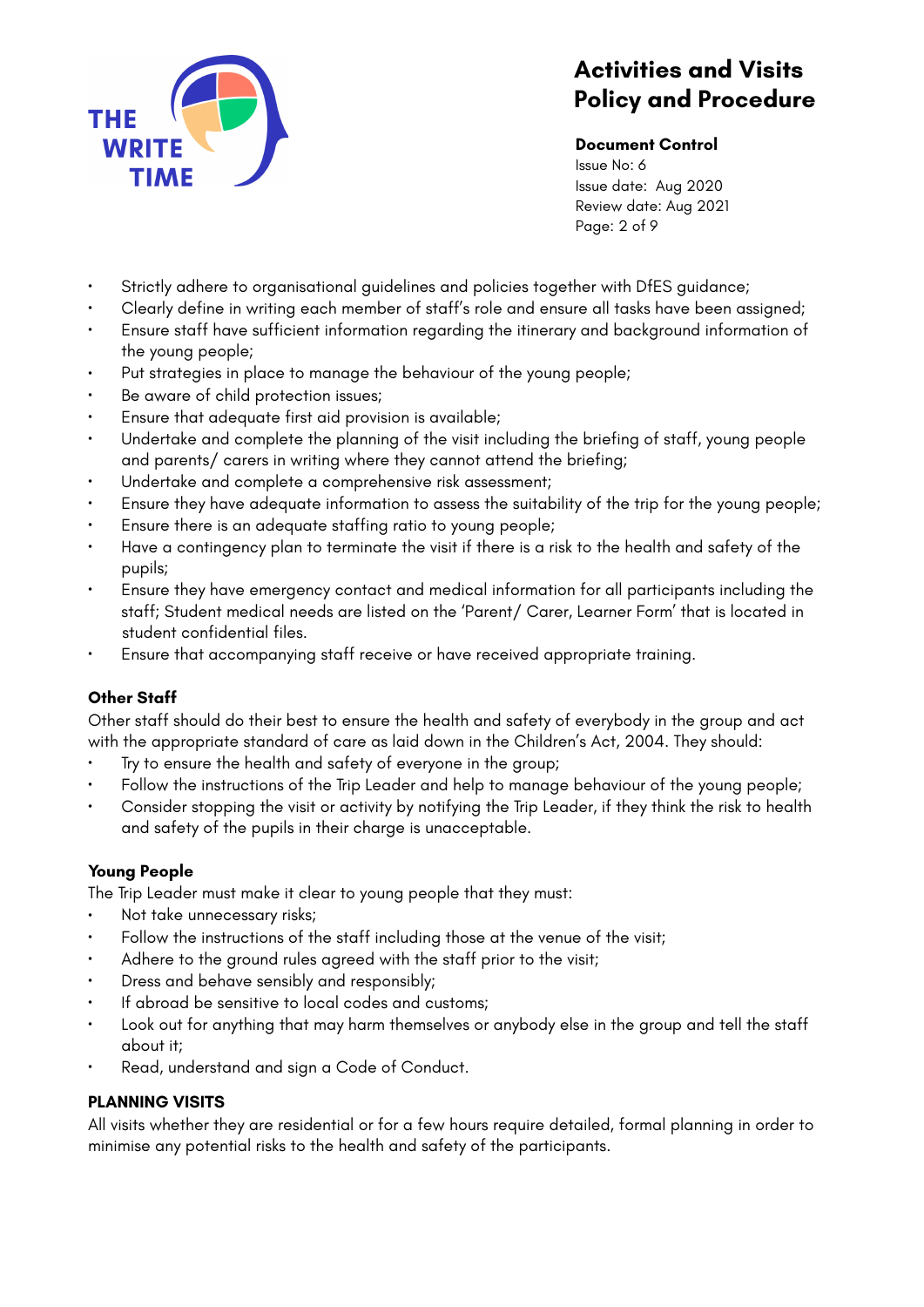

### **Document Control**

Issue No: 6 Issue date: Aug 2020 Review date: Aug 2021 Page: 3 of 9

## **Stages in the planning process for organisers**

1. Identify the objectives of the visit, together with:

- possible date, duration;
- programme ideas;
- venue;
- staffing; costs.
- 2. Discuss the visit with the AP Headteacher/ Project Manager to seek approval in principle, for further planning.
- 3. When approval has been given initiate the full planning process for the visit to include:
- Dates and duration;
- Venue;
- Accommodation (if applicable);
- Activities/ programme ideas;
- Risk Assessment;
- Insurance requirements;
- Method of transport most suitable;
- Times of travel and return;
- Contingency plan for later return or change of plans;
- Costs;
- Communication and information for parents/carers;
- Information needed by providers;
- Staff Ratio needed;
- Supervision of young people;
- Allocation of responsibilities to the staff team;
- Inspection of licences of outdoor/residential centres;
- Emergency procedures;
- Equipment needed;
- Preparing young people;
- Medical requirements of young people;
- Administration of medicines;
- Additional requirements for visits abroad;
- Ground rules/Code of Conduct;
- Arrangements for pupils to be sent home early;
- 4. Prior to the visit, it is essential that you provide the AP Headteacher with the following:
- Insurance Notification Form and Emergency Numbers
- Copy of Parental Information Sheet
- Copies of Consent Forms for all young people and parents on the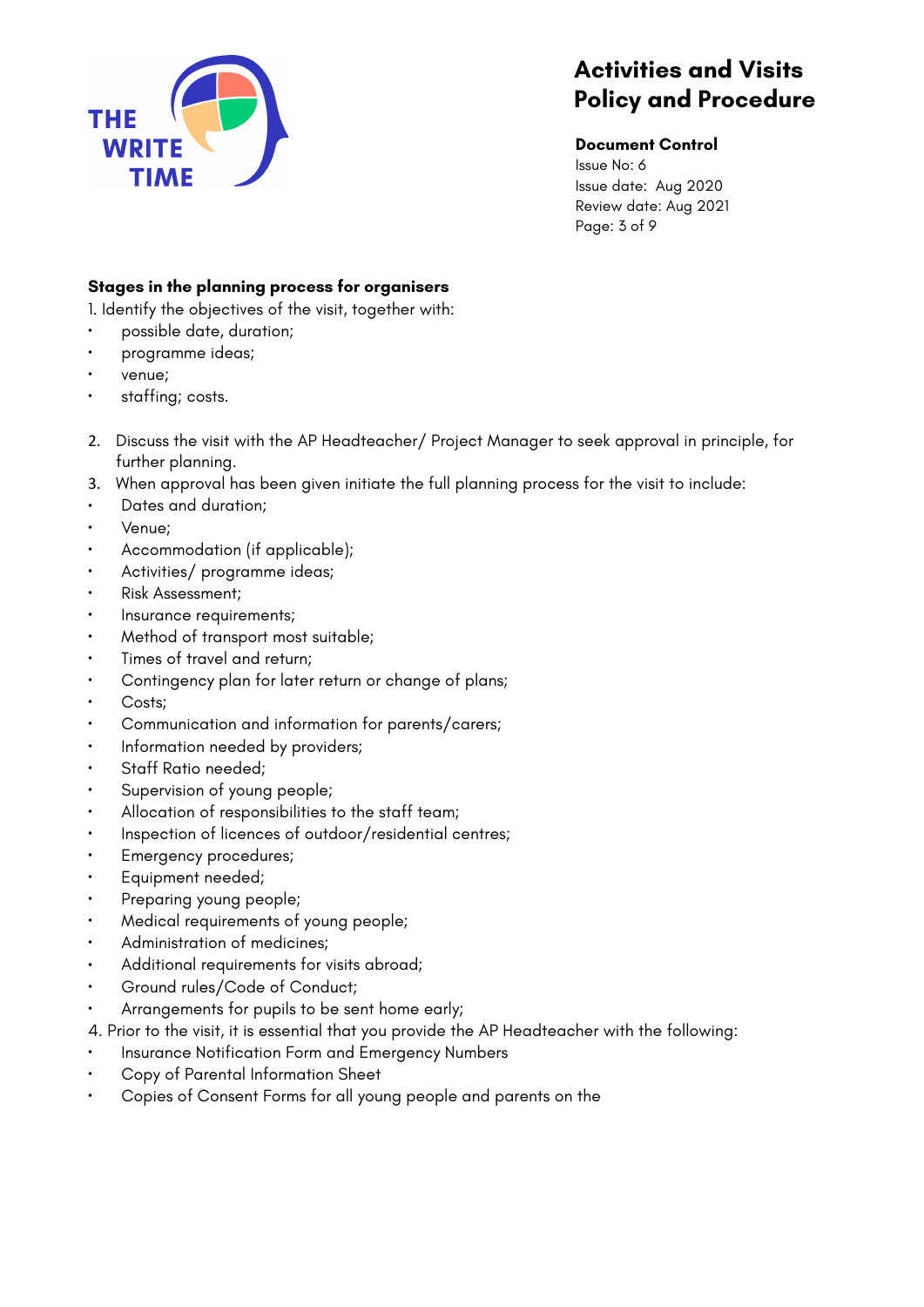

#### **Document Control**

Issue No: 6 Issue date: Aug 2020 Review date: Aug 2021 Page: 4 of 9

## **THE PLANNING PROCESS**

This section provides guidance in relation to all aspects of the planning process. All aspects must be taken into consideration when planning visits. It should be read in conjunction with the DfES Guidance for Planning Educational Visits HASPEV chapter 2 and any LEA guidance.

Risk assessment

- 1. If feasible you should undertake an exploratory visit to the Centre/ venue to carry out a risk assessment.
- 2. If a visit is not possible the risk assessment must be carried out using written information from the venue, feedback from other educational providers who have visited
- 3. Locations and venues that are visited on a regular basis still need to undergo a re-assessment of risk as some factors will change from visit to visit.
- 4. First aid should form part of the risk assessment. It is essential that one member of staff supervising the group is first aid qualified and has delegated responsibility for first aid arrangements. For non-active activities, one member of staff should have had Basic Emergency First Aid Training and know who is the first-aider in the establishment visited and their contact number.
- 5. An adequate first aid kit should be carried at all times, and must be carried in minibuses as a legal requirement. Minimum contents include:
	- 6 individually wrapped sterile adhesive dressings;
	- 1 large sterile un-medicated wound dressing (18cm x18cm approx);
	- 2 triangular bandages;
	- 2 safety pins;
	- individually wrapped moist cleaning wipes;
	- 1 pair of disposable gloves;
	- a resuscaide (for hygienic mouth to mouth resuscitation); a leaflet giving general advice on first aid.
- 6. Details of the nearest doctor, dentist and hospital should be obtained and kept with the paperwork needed during the visit.
- 7. The Trip Leader must ensure that the staff are trained and young people are familiarised with procedures that have been put into place to minimise any risk of accident or harm during any stage of the visit, from transport to activities to accommodation. Personnel details and consent should be obtained for all adults accompanying the trip, and parents or volunteers.

## **Supervision of young people**

- 1. The Group Leader, and other accompanying staff, are responsible for the group throughout the trip/visit. The Write Time AP recommend a minimum ratio of 2/3 staff : 10 young people for visits involving young people. This will ensure that there are adequate staff numbers to manage any emergency situation and minimise the need for staff to be solely responsible for the supervision of the young people. If you think there is a need to deviate from this ratio, reasons must be discussed with the AP Headteacher/ Project Manager
- 2. A gender balance should be reflected in the staff team when leading a visit comprising of mixed sexes.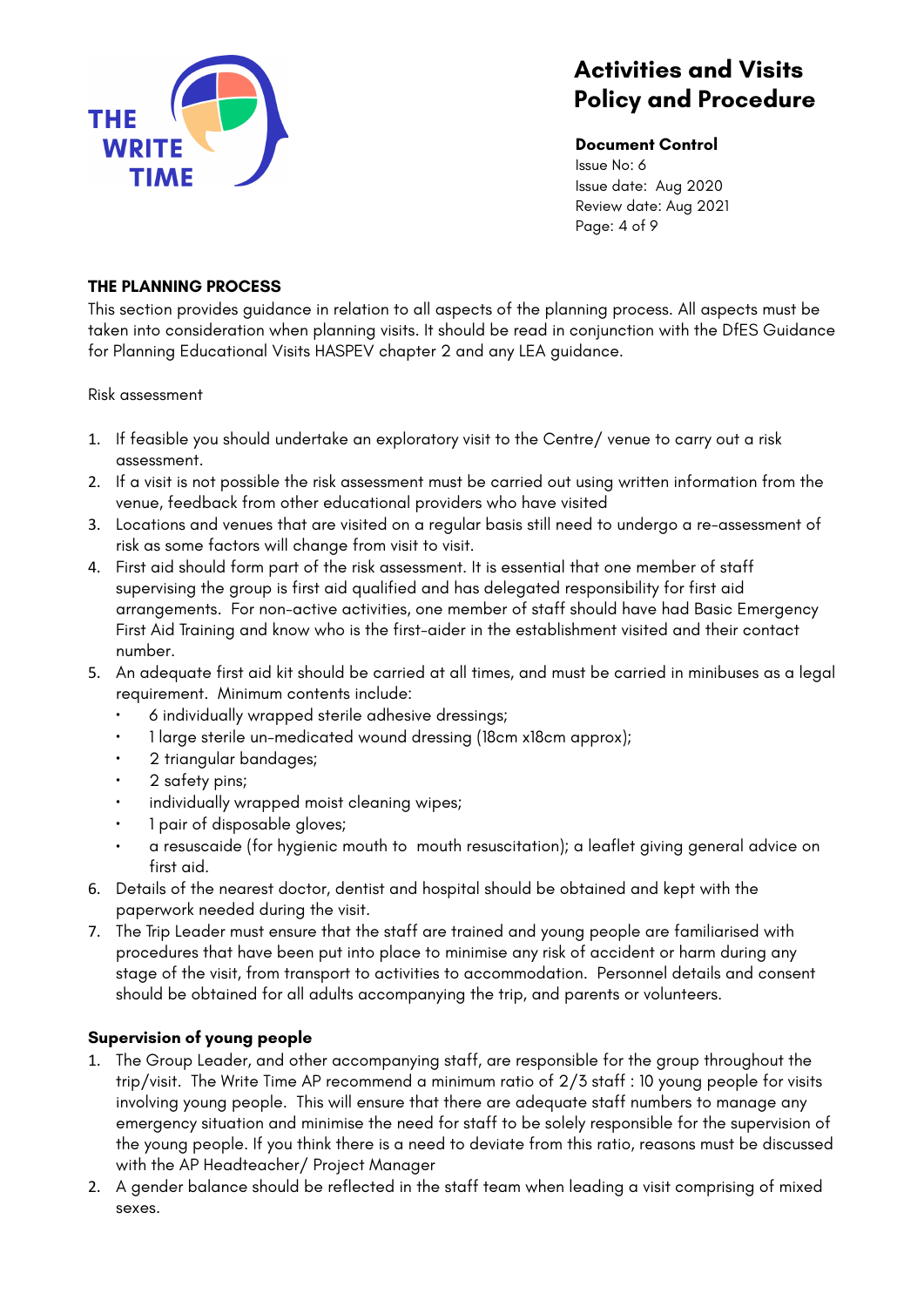

### **Document Control**

Issue No: 6 Issue date: Aug 2020 Review date: Aug 2021 Page: 5 of 9

- 3. All staff involved in the supervision of young people whilst on a visit must understand their roles and responsibilities at all times. The Trip Leader must consult closely with the staff to ensure everybody understands how the young people will be monitored and supervised during the visit.
- 4. Whilst on a visit regular head counts should take place and if the young people are allowed some free time regular rendezvous times should be established. A member of staff should always be available at a nominated location in case a young person needs to meet with them.
- 5. The staff must ensure the young people understand what they must do if they become separated from the group. They should carry the mobile phone number of the Trip Leader with them at all times.
- 6. The staff must ensure there is adequate supervision in place whilst young people are being transported to the location of the visit. This includes ensuring that:
	- Staff are present in vehicles transporting young people. (A driver must not have any responsibility for supervision).
	- Seats in public transport should be booked in advance to ensure the group can sit together.
	- Staff have a clear supervision plan for transport on ferries, boats and trains where the young people have more freedom to roam.
	- Young people are made aware of the risks and hazards before the visit.

## **Transport**

- 1. The following factors should be taken into account when planning the mode of transport for the visit:
	- competence and training of the driver
	- whether the driver holds the appropriate valid licence;
	- distance to be travelled, number of driving hours required or the journey and length of the driver's day;
	- type of journey, local or long distance;
	- stopping points over long journeys for toilet and refreshments;
	- weather and traffic conditions
	- supervision
	- **insurance**
- 2. A copy of the insurance cover and the Public Service Vehicle (PSV) operators' licence for private transport providers must be obtained, checked and kept on file.
- 3. If young people are to be transported in staff cars it is essential that the organiser check that staff have a valid and current licence and have business use on their policy of insurance and that the car is fitted with seat belts and that the vehicle is roadworthy and in strict compliance with legal requirements. It is advisable that staff are not alone with a young person.
- 4. It is essential that all young people transported by road be in vehicles fitted with fully functional seat restraints, which comply to legal requirements. The staff must ensure that seat belts are fastened at all times whilst the vehicle is moving.
- 5. The organiser must ensure a contingency plan is in place in case of breakdown or delay as a result of transportation problems (including contingency funds).
- 6. The parents of young people to be transported by car have been informed and given their consent. In the case of an emergency (e.g. transport to hospital) prior consent is not required.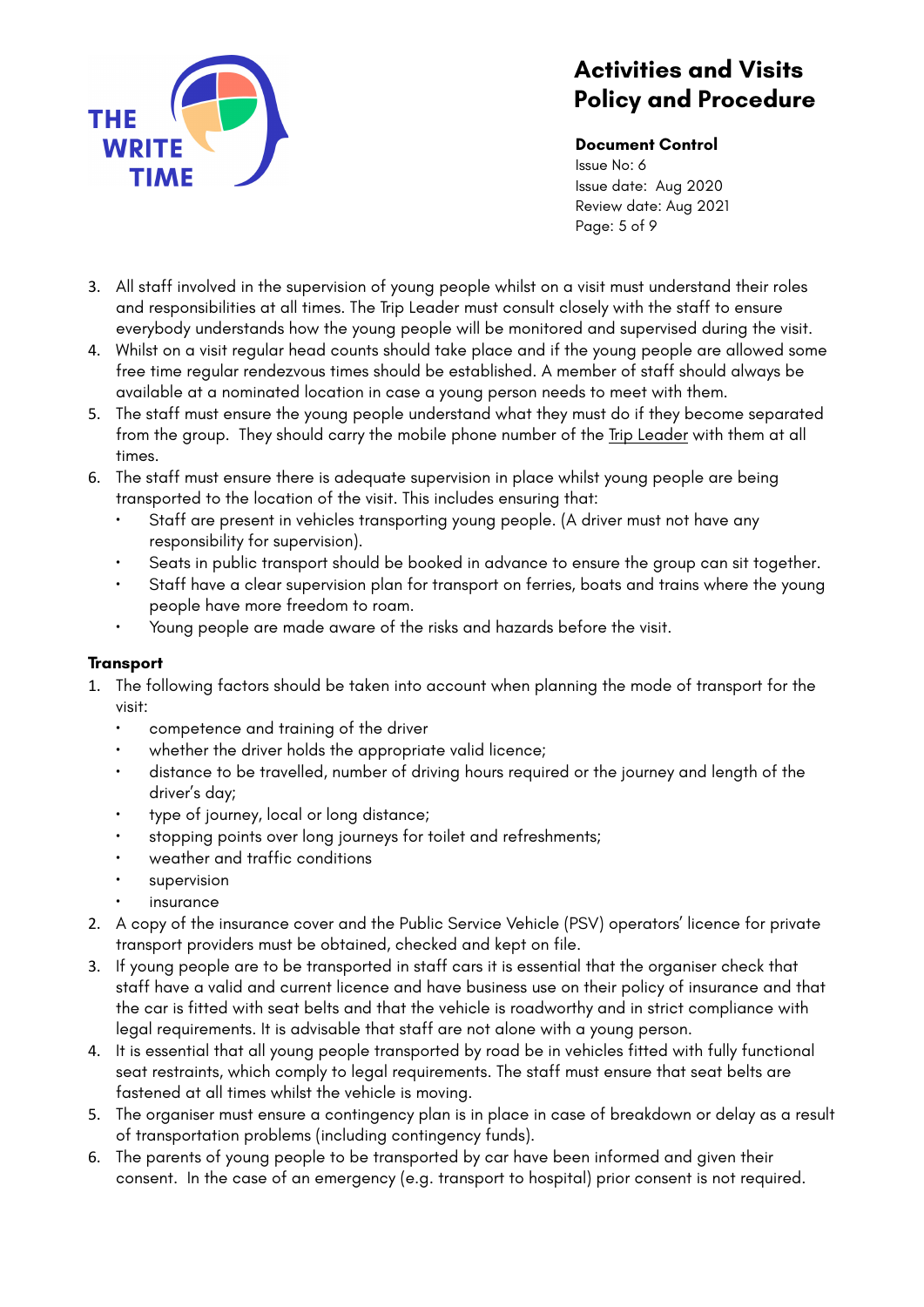

#### **Document Control**

Issue No: 6 Issue date: Aug 2020 Review date: Aug 2021 Page: 6 of 9

## **Young people with medical needs**

- 1. All staff supervising the visit should be aware of the young people's medical needs and any emergency medical procedures.
- 2. Parents must be requested to provide written details of: Medical Conditions Medication being taken Dosage/ times Allergies/phobias Dietary requirements Toileting difficulties Written consent must be obtained from parents confirming whether the young person is to administer their own medicine or staff need to administer
- 3. The Trip Leader is responsible for the administration of medicines to young people by themselves or by a responsible adult where the parent/guardian has given written permission.

## **Communication with parents / carers**

## **Information**

- 1. All parents/carers of young people participating in the visit must be given full details in writing of the residential and an opportunity to ask any questions. This may be done through group meetings or home visits.
- 2. The following information should be given in writing to the parents:
	- Date of the visit
	- Objectives for the visit
	- Time of departure and return
	- Location where the young people will be collected and returned Transport arrangements including name of the travel company Size of the group
	- Staff Ratio and Supervision
	- Accommodation details and contact
	- Names of staff leading the visit
	- Details of the activities and programme
	- Expected standards of behaviour of the young people
	- Clothing and equipment to bring
	- Money to be taken
	- Arrangements for Administration of medicines
	- Items not to be taken
	- Insurance cover
	- Mobile contact number for the Trip Leader
	- Contact number for the Trip Manager
	- Emergency Procedures
	- Procedures for early return of pupils e.g. through illness or behaviour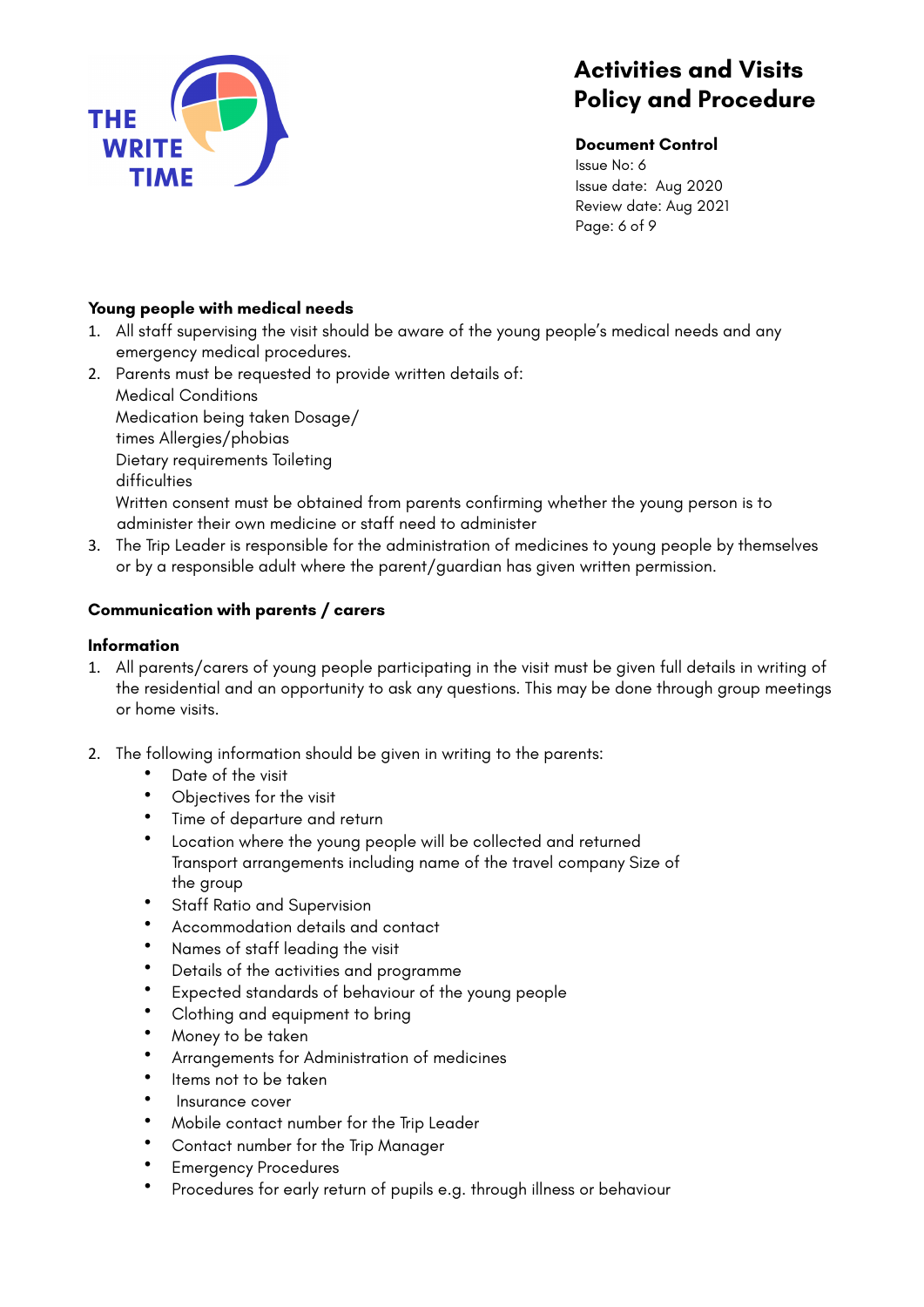

#### **Document Control**

Issue No: 6 Issue date: Aug 2020 Review date: Aug 2021 Page: 7 of 9

- Extent of remote supervision
- 3. It is advisable to get parents to sign a second copy of the written information as a check that they have received it.
- 4. Parents of young people under the age of 16 years must arrange to pick up their young person at the end of the visit, if it ends after education hours.
- 5. Parents must co-operate by completing the Parental Consent form for all trips**. If the parents withhold consent the young person should not be taken on the visit.**
- 6. Young people should be encouraged to contact their parents/carers whilst away on a residential visit to inform them that they have arrived safely and everything is OK.

## **Preparing young people for the visit**

- 1. The Trip Leader must ensure that the young people are capable of undertaking the planned activity and that their behaviour will not put anybody at risk.
- 2. Pupils should be made aware of:
	- Reasons for the visit
	- Standards of behaviour expected and the consequences of non-compliance
	- Risks, and safety precautions in place to minimise these
	- Appropriate and inappropriate personal and social conduct
	- Relevant foreign culture, customs and legislation (if applicable)
	- Supervision procedures
	- Emergency procedures
	- Procedure if they have a problem
	- Sanctions that will be imposed if they put the group or members of the public at risk as a result of their behaviour
- 3. If the young people are to be allowed a degree of freedom whilst on the visit (Remote Supervision) they must be adequately prepared in case of an incident. Pupils should be equipped with the following:
	- Telephone numbers and emergency contacts if lost
	- Money
	- Maps and Directions
	- **Identity Card**
	- Understanding of the rendezvous points where staff will be available  $\cdot$  The mobile telephone number of the Project Manager/Group Leaders.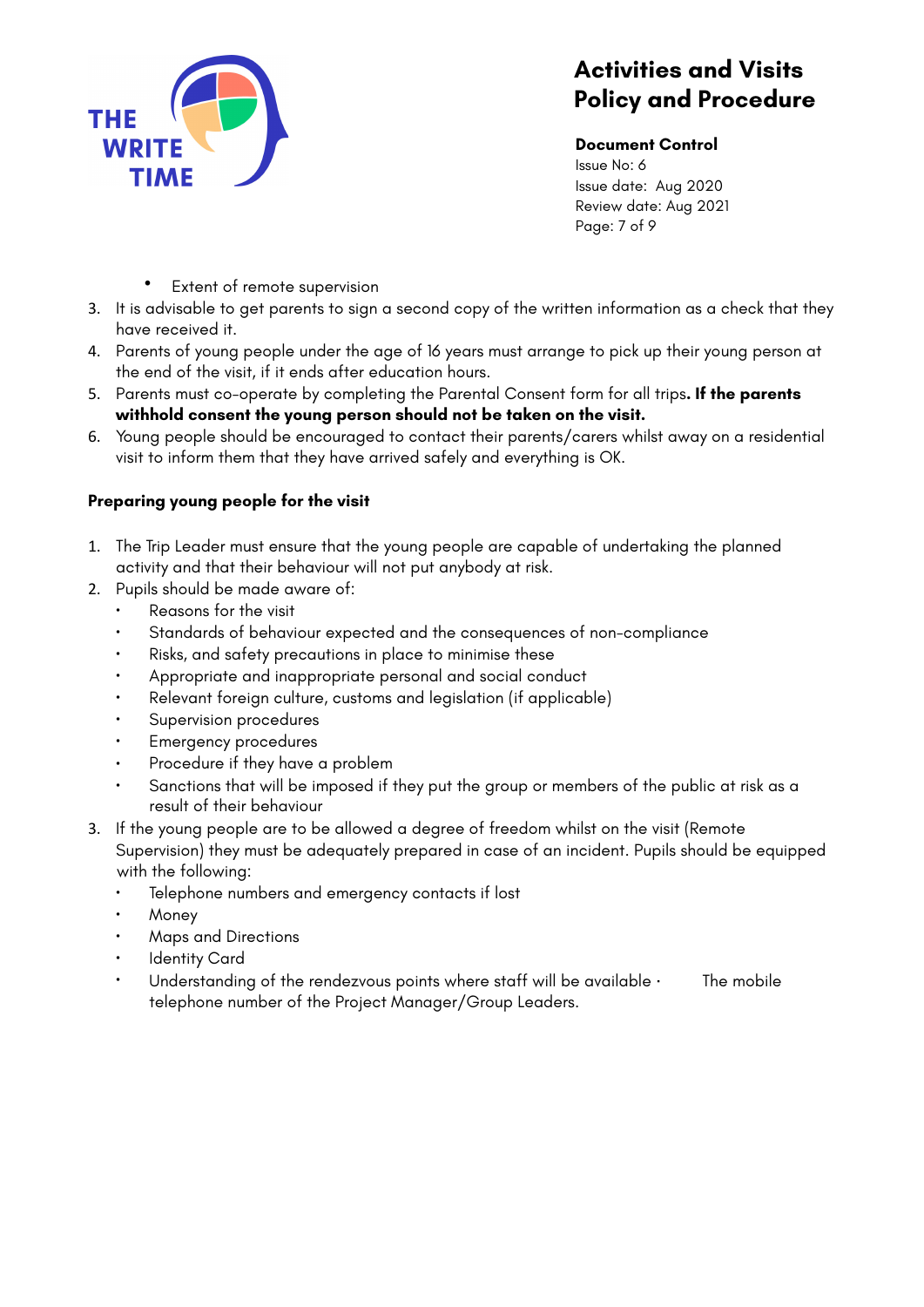

#### **Document Control**

Issue No: 6 Issue date: Aug 2020 Review date: Aug 2021 Page: 8 of 9

## **TYPES OF VISITS**

### **Adventurous activities using licensed providers**

- 1. If the visit involves a programme of hazardous activities provided by an Outdoor Education Centre, it is essential that you check that the Centre is licensed with the Adventure Activities Licensing Authority (AALA).
- 2. In 1996 it became a legal requirement under The Activity Centres (Young Persons' Safety) Act 1995 that only registered and licensed providers with the AALA can offer activities to young people under the age of 18 years.
- 3. Licensable activities The Write Time AP the following:

| <b>CLIMBING</b><br>(on natural<br>outdoor<br>features)                                                                     | <b>WATER</b><br>(On most lakes, fast<br>flowing rivers and the sea)                                                                           | TREKKING<br>(in remote<br>Mooreland or<br>mountain areas)                                                                     | <b>CAVING</b>                            |
|----------------------------------------------------------------------------------------------------------------------------|-----------------------------------------------------------------------------------------------------------------------------------------------|-------------------------------------------------------------------------------------------------------------------------------|------------------------------------------|
| <b>Rock</b><br>climbing<br>Abseiling<br>Ice Climbing<br>Gorge<br>walking<br>Ghyll<br>Scrambling<br>Sea level<br>traversing | Canoeing<br>Kayaking<br>Dragon Boating<br>Wave skiing<br>White water rafting<br>Improvised rafting<br>Sailing<br>Sail boarding<br>Windsurfing | Hill walking<br>Mountaineering<br>Fell running<br>Orienteering<br>Pony Trekking<br>Mountain biking<br><b>Off Piste Skiing</b> | Caving<br>Pot holing<br>Mine exploration |

- 4. A copy of the licence should be retained on file and the licence should be checked for the following:
- Is the Centre licensed for the activities you have been offered?
- Are there any geographical or seasonal restrictions?
- 5. The Trip Leader should also obtain a copy of the insurance policy covering the provider.
- 6. The Licence guarantees a minimum standard e.g. for staffing, but it is advisable to check this is sufficient for the group of young people.
- 7. If you have any concerns regarding the licensing of the Centre you can contact the AALA for further assistance (029 2075 5715) Web site: **www.aala.org.uk**